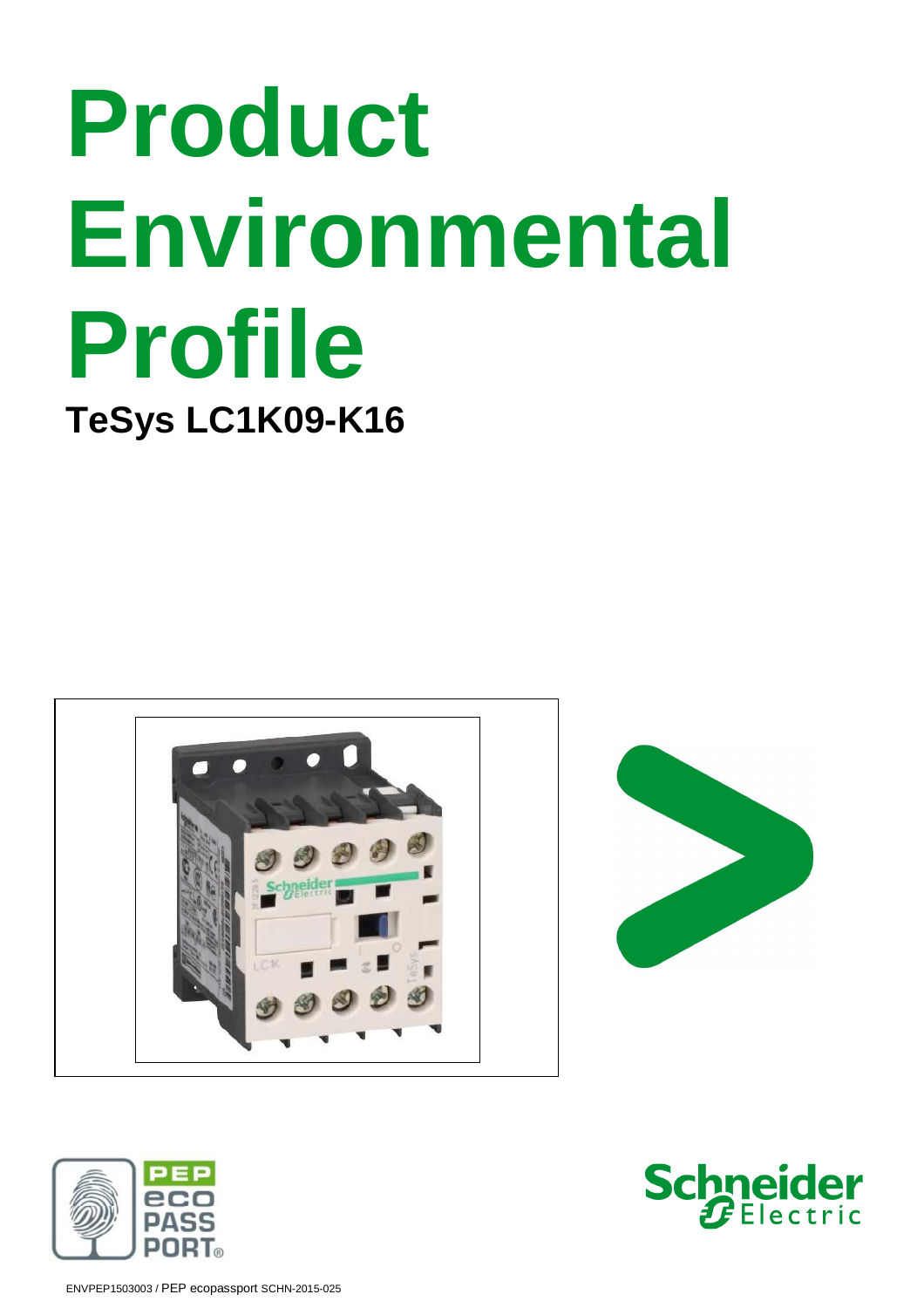### **Product overview**

The functional unit of the TeSys LC1K09-K16 (ref. LC1K0910M7) is to make and break currents up to 16 A for motor loads and up to 20 A for resistive loads at voltages up to 690 V AC for 20 years.

This range consists of TeSys K: K09, K12 et K16; three-pole and four-pole; contactors powered by voltages of 12 to 690 V AC.

The representative product used for the analysis is TeSys LC1K0910M7 (ref. LC1K0910M7).

The environmental impacts of this referenced product are representative of the impacts of the other products of the range which are developed with a similar technology.

The environmental analysis was performed in conformity with ISO 14040.

# **Constituent materials**

The mass of the product range is from 176 g and 231 g including packaging. It is 178 g for the TeSys LC1K0910M7 (ref. LC1K0910M7). The constituent materials are distributed as follows:



#### **Substance assessment**

Products of this range are designed in conformity with the requirements of the European RoHS Directive 2011/65/EU and do not contain, or only contain in the authorised proportions, lead, mercury, cadmium, hexavalent chromium or flame retardants (polybrominated biphenyls - PBB, polybrominated diphenyl ethers - PBDE) as mentioned in the Directive

Details of ROHS and REACH substances information are available on the Schneider-Electric Green Premium website . (http://www2.schneider-electric.com/sites/corporate/en/products-services/green-premium/green-premium.page )

# **Manufacturing**

The TeSys LC1K09-K16 (ref. LC1K0910M7) product range is manufactured at a Schneider Electric production site on which an ISO14001 certified environmental management system has been established.

# **Distribution**

The weight and volume of the packaging have been optimized, based on the European Union's packaging directive.

The TeSys LC1K09-K16 (ref. LC1K0910M7) packaging weight is 10.8 g. It consists of 10.6 g cardboard and 0.2 g paper.

The product distribution flows have been optimised by setting up local distribution centres close to the market areas.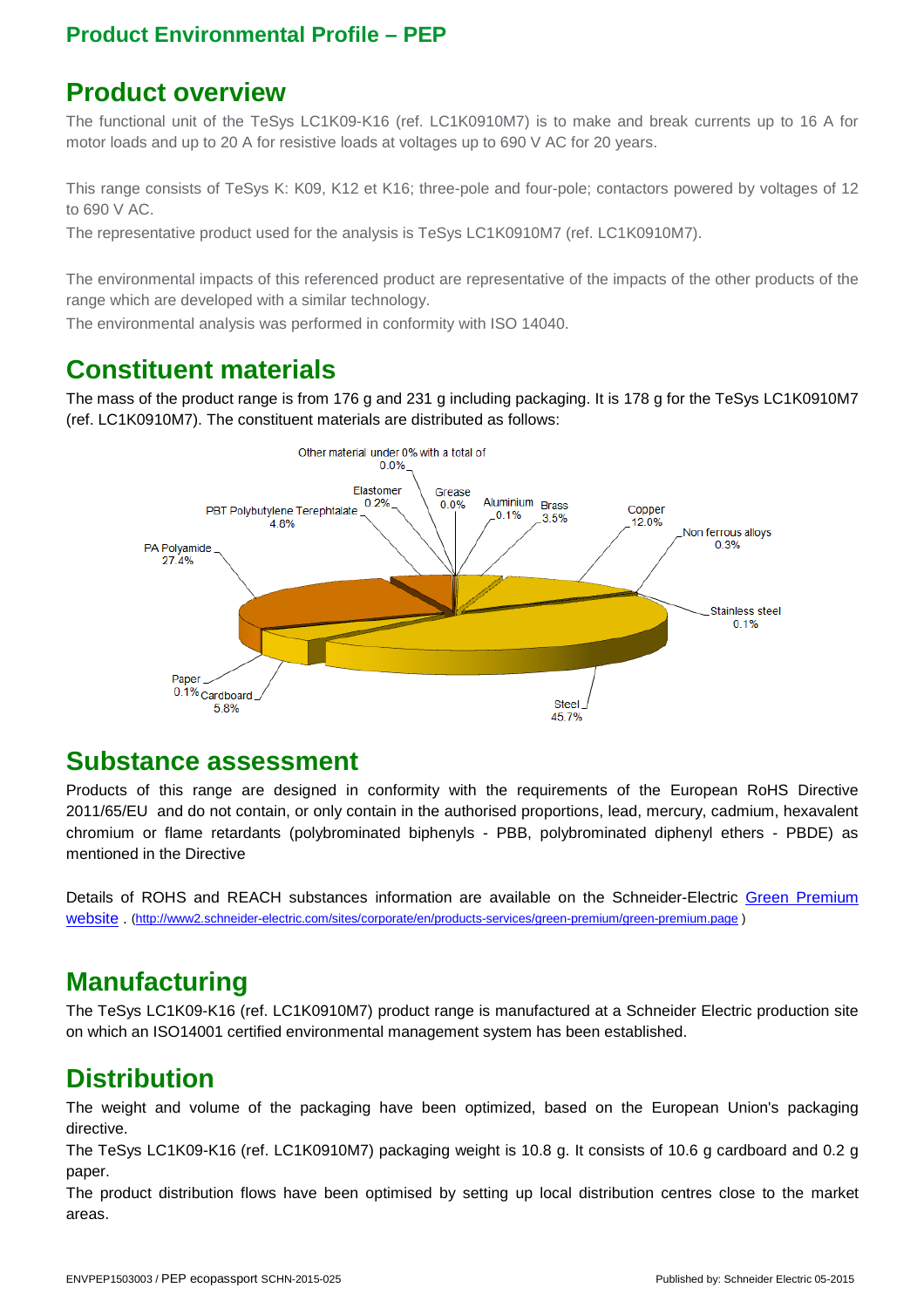## **Use**

The products of the TeSys LC1K09-K16 (ref. LC1K0910M7) range do not generate environmental pollution (noise, emissions) requiring special precautionary measures in standard use.

The dissipated power depends on the conditions under which the product is implemented and used. This dissipated power is between 6 W and 7.8 W for the TeSys LC1K09-K16 (ref. LC1K0910M7) product range. It is 1.5 W at 100% load for the referenced TeSys LC1K0910M7 (ref. LC1K0910M7).

This thermal dissipation represents less than 0.04% of the power which passes through the product.

The product range does not require special maintenance operations.

# **End of life**

At end of life, the products in the TeSys LC1K09-K16 (ref. LC1K0910M7) have been optimized to decrease the amount of waste and allow recovery of the product components and materials.

This product range contains plastic parts with brominated FR that should be separated from the stream of waste so as to optimize end-of-life treatment by special treatments. The location of these components and other recommendations are given in the End of Life Instruction document which is available for this product range on the Schneider-Electric Green Premium website Green Premium website

( http://www2.schneider-electric.com/sites/corporate/en/products-services/green-premium/green-premium.page ).

The recyclability potential of the products has been evaluated using the "ECO DEEE recyclability and recoverability calculation method" (version V1, 20 Sep. 2008 presented to the French Agency for Environment and Energy Management: ADEME).

According to this method, the potential recyclability ratio without packaging is: 61%.

As described in the recyclability calculation method this ratio includes only metals and plastics which have proven industrial recycling processes.

# **Environmental impacts**

Life cycle assessment has been performed on the following life cycle phases: Materials and Manufacturing (M), Distribution (D), Installation (I) Use (U), and End of life (E).

Modeling hypothesis and method:

- The calculation was performed on TeSys LC1K0910M7 (ref. LC1K0910M7).
- Product packaging is included.
- Installation components: no special components included.
- Scenario for the Use phase: this product range is included in the category energy passing product. Assumed service lifetime is 20 years and use scenario is 1.5 W 100% load, loading rate is 30% and service uptime percentage is 30%.
- The geographical representative area for the assessment is European and the electrical power model used for calculation is Europe model.
- End of life impacts are based on a worst case transport distance to the recycling plant (1000km)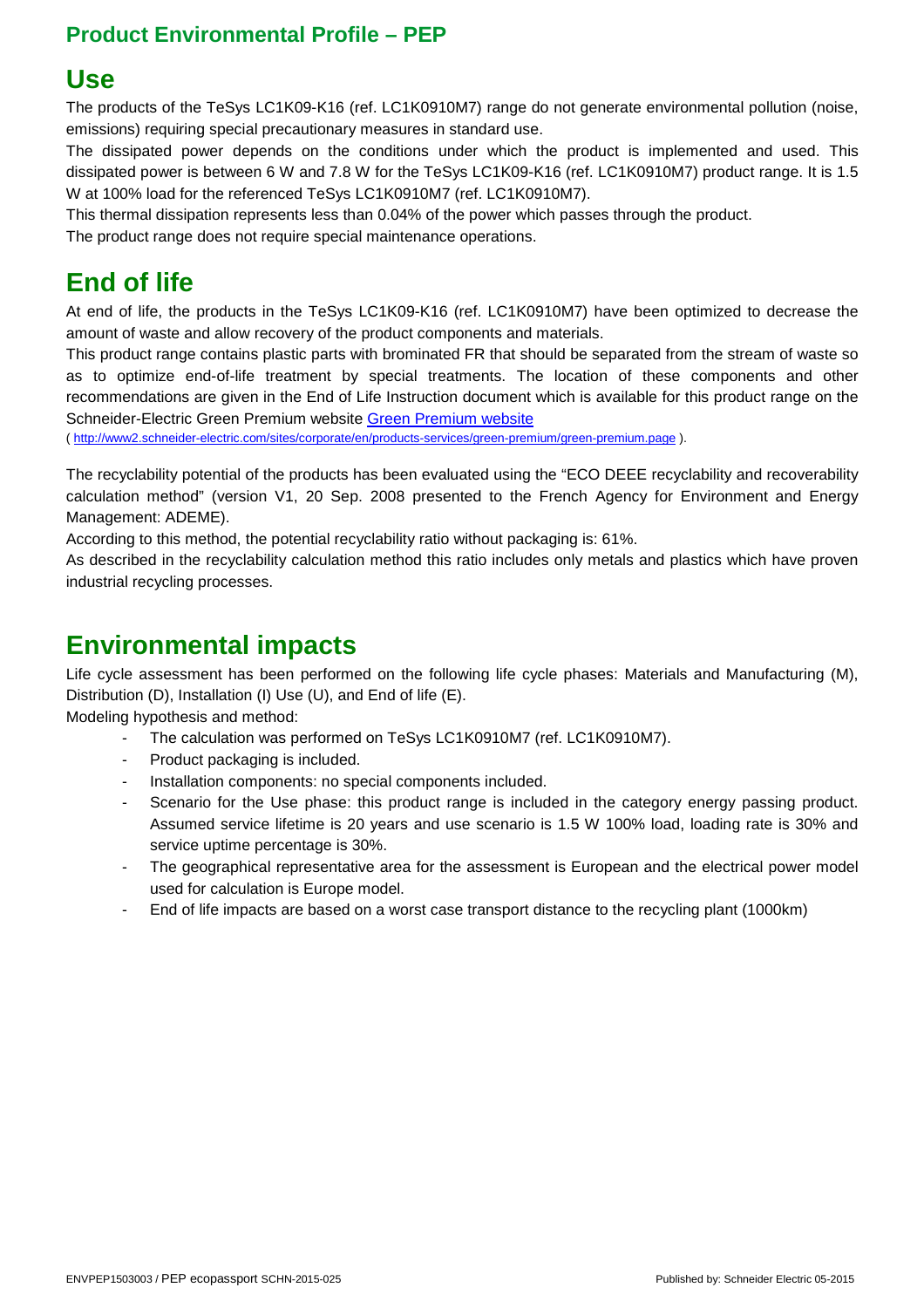| <b>Environmental indicators</b>                                | <b>Unit</b>                            | TeSys LC1K0910M7 (ref. LC1K0910M7) |            |            |                |                |                |  |  |
|----------------------------------------------------------------|----------------------------------------|------------------------------------|------------|------------|----------------|----------------|----------------|--|--|
|                                                                |                                        | $S = M + D +$<br>$1 + U + E$       | M          | D          |                | U              | Е              |  |  |
| Air Acidification (AA)                                         | kg H+ eq                               | 1.0248E-02                         | 1.8802E-04 | 5.8629E-09 | $0.0000E + 00$ | 1.0057E-02     | 2.3552E-06     |  |  |
| Air toxicity (AT)                                              | m <sup>3</sup>                         | 1.2096E+07                         | 4.2806E+05 | 8.7150E+00 | $0.0000E + 00$ | 1.1665E+07     | $3.5075E + 03$ |  |  |
| <b>Energy Depletion (ED)</b>                                   | MJ                                     | $9.5688E + 02$                     | 1.3672E+01 | 4.3945E-04 | $0.0000E + 00$ | $9.4304E + 02$ | 1.6909E-01     |  |  |
| <b>Global Warming Potential (GWP)</b>                          | kg CO <sub>2</sub> eq.                 | 4.7438E+01                         | 8.4372E-01 | 3.1245E-05 | $0.0000E + 00$ | $4.6582E + 01$ | 1.2003E-02     |  |  |
| <b>Hazardous Waste Production</b><br>(HWP)                     | kg                                     | 2.6918E-02                         | 1.8927E-02 | 3.8598E-11 | $0.0000E + 00$ | 7.9913E-03     | 1.4851E-08     |  |  |
| <b>Ozone Depletion Potential (ODP)</b>                         | kg CFC-11<br>eq.                       | 1.0665E-05                         | 5.2031E-08 | 5.9088E-14 | $0.0000E + 00$ | 1.0612E-05     | 2.2735E-11     |  |  |
| <b>Photochemical Ozone Creation</b><br><b>Potential (POCP)</b> | kgC <sub>2</sub> H <sub>4</sub><br>eq. | 3.1711E-03                         | 2.8974E-04 | 8.0526E-09 | $0.0000E + 00$ | 2.8783E-03     | 2.9874E-06     |  |  |
| <b>Raw Material Depletion (RMD)</b>                            | $Y-1$                                  | 5.2167E-15                         | 4.5881E-15 | 6.3729E-22 | $0.0000E + 00$ | 6.2833E-16     | 2.4521E-19     |  |  |
| <b>Water Depletion (WD)</b>                                    | dm3                                    | $1.3204E + 02$                     | 1.0615E+01 | 3.2379E-06 | $0.0000E + 00$ | 1.2142E+02     | 1.2458E-03     |  |  |
| <b>Water Eutrophication (WE)</b>                               | kg $PO4$ <sup>3-</sup><br>eq.          | 6.4939E-04                         | 2.0655E-04 | 5.7942E-11 | $0.0000E + 00$ | 4.4281E-04     | 2.2294E-08     |  |  |
| <b>Water Toxicity (WT)</b>                                     | m <sup>3</sup>                         | $2.1054E + 01$                     | 3.0986E-01 | 1.3330E-05 | $0.0000E + 00$ | 2.0739E+01     | 5.1289E-03     |  |  |

#### **Presentation of the product environmental impacts**

Life cycle assessment has been performed with the EIME software (Environmental Impact and Management Explorer), version 5 and with its database version 2013-02

The using phase is the life cycle phase which has the greatest impact on the majority of environmental indicators. According to this environmental analysis, proportionality rules may be used to evaluate the impacts of other products of this range: "Depending on the impact analysis, the environmental indicators (without RMD) of other products in this family may be proportional extrapolated by energy consumption values". For RMD, impact may be proportional extrapolated by mass of the product.

#### **System approach**

As the products of the range are designed in accordance with the European RoHS Directive 2011/65/EU, they can be incorporated without any restriction in an assembly or an installation subject to this Directive.

Please note that the values given above are only valid within the context specified and cannot be used directly to draw up the environmental assessment of an installation.